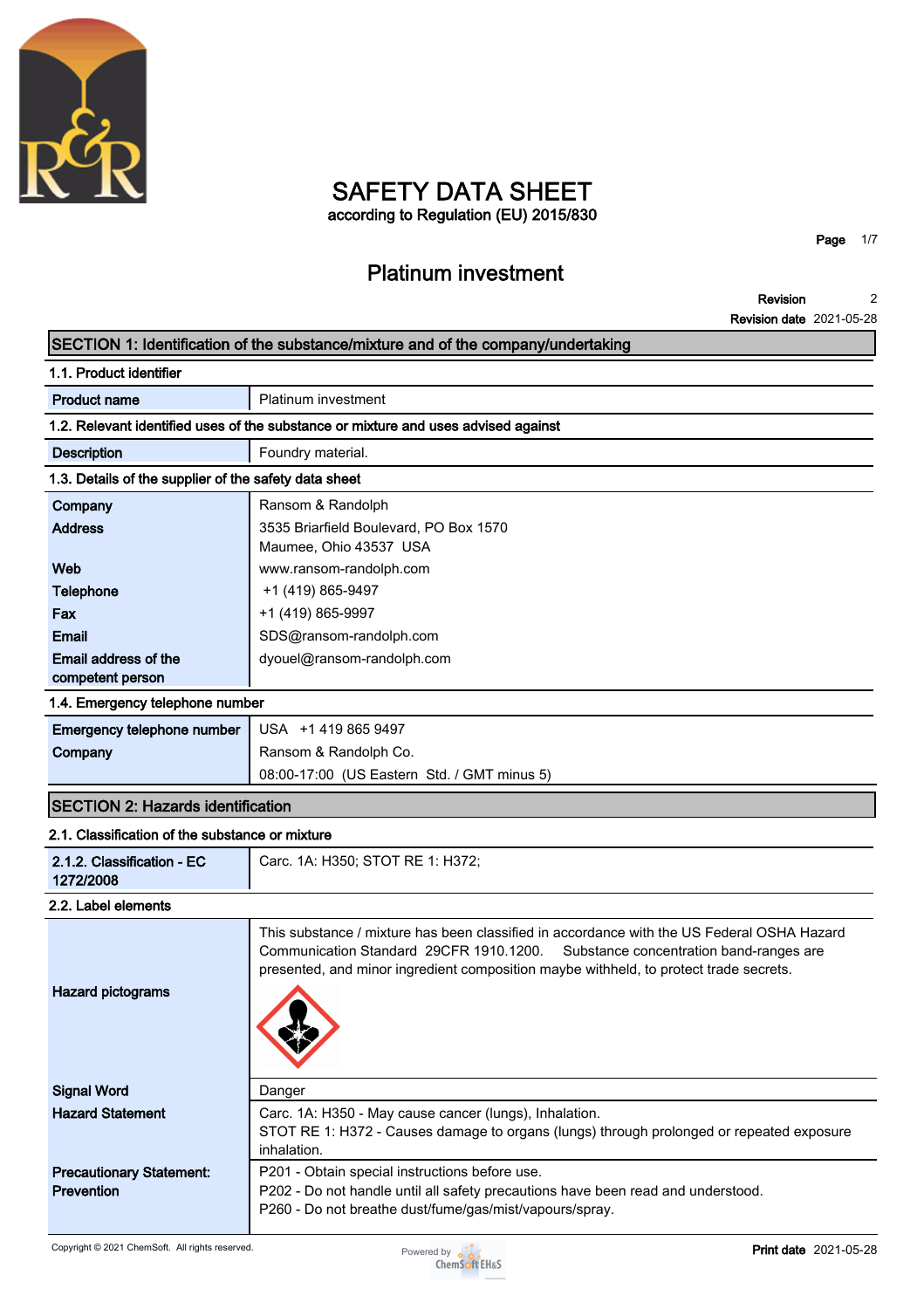| 2.2. Label elements                                |                                                                                                                                                                                                                                                                           |
|----------------------------------------------------|---------------------------------------------------------------------------------------------------------------------------------------------------------------------------------------------------------------------------------------------------------------------------|
|                                                    | P264 - Wash (hands) thoroughly after handling.<br>P270 - Do no eat, drink or smoke when using this product.<br>P280 - Wear protective gloves/protective clothing/eye protection/face protection.<br>P285 - In case of inadequate ventilation wear respiratory protection. |
| <b>Precautionary Statement:</b><br>Response        | P308+P313 - IF exposed or concerned: Get medical advice/attention.<br>P314 - Get medical advice/attention if you feel unwell.                                                                                                                                             |
| <b>Precautionary Statement:</b><br><b>Storage</b>  | P405 - Store locked up.                                                                                                                                                                                                                                                   |
| <b>Precautionary Statement:</b><br><b>Disposal</b> | P501 - Dispose of contents/container to local and national regulations                                                                                                                                                                                                    |
| 2.3. Other hazards                                 |                                                                                                                                                                                                                                                                           |
| Other hazards                                      | Product contains crystalline silica.                                                                                                                                                                                                                                      |
| <b>Further information</b>                         |                                                                                                                                                                                                                                                                           |
|                                                    | Not applicable. PBT and vPvB assessment.                                                                                                                                                                                                                                  |

### **SECTION 3: Composition/information on ingredients**

### **3.2. Mixtures**

### **EC 1272/2008**

| <b>Chemical Name</b>        | Index No. | CAS No.    | EC No.    | <b>REACH Registration</b><br><b>Number</b> | Conc.<br>%w/w | <b>Classification</b>                |
|-----------------------------|-----------|------------|-----------|--------------------------------------------|---------------|--------------------------------------|
| (conc. >/= 1.0% )<br>quartz |           | 14808-60-7 | 238-878-4 |                                            |               | 90 - 100% Carc. 1A: H350; STOT RE 1: |
|                             |           |            |           |                                            |               | H372:                                |

#### **Further information**

**Full text for all Risk Phrases mentioned in this section are displayed in Section 16.**

### **SECTION 4: First aid measures**

### **4.1. Description of first aid measures**

| Inhalation                          | Move the exposed person to fresh air.                                           |  |  |
|-------------------------------------|---------------------------------------------------------------------------------|--|--|
| Eye contact                         | Rinse immediately with plenty of water for 15 minutes holding the eyelids open. |  |  |
| <b>Skin contact</b>                 | Wash with soap and water.                                                       |  |  |
| Ingestion                           | Drink 1 to 2 glasses of water. DO NOT INDUCE VOMITING.                          |  |  |
|                                     | 4.2. Most important symptoms and effects, both acute and delayed                |  |  |
| Inhalation                          | May cause irritation to respiratory system.                                     |  |  |
| Eye contact                         | May cause irritation to eyes.                                                   |  |  |
| <b>Skin contact</b>                 | May cause irritation to skin.                                                   |  |  |
| Ingestion                           | May cause irritation to mucous membranes.                                       |  |  |
|                                     | 4.3. Indication of any immediate medical attention and special treatment needed |  |  |
| Inhalation                          | Seek medical attention if irritation or symptoms persist.                       |  |  |
| Eye contact                         | Seek medical attention if irritation or symptoms persist.                       |  |  |
| <b>Skin contact</b>                 | Seek medical attention if irritation or symptoms persist.                       |  |  |
| Ingestion                           | Seek medical attention if irritation or symptoms persist.                       |  |  |
| $C$ EOTIONI E: Eisefielding maaalus |                                                                                 |  |  |

### **SECTION 5: Firefighting measures**

**5.1. Extinguishing media**

**Use extinguishing media appropriate to the surrounding fire conditions.**

### **5.2. Special hazards arising from the substance or mixture**

**Burning produces irritating, toxic and obnoxious fumes.**

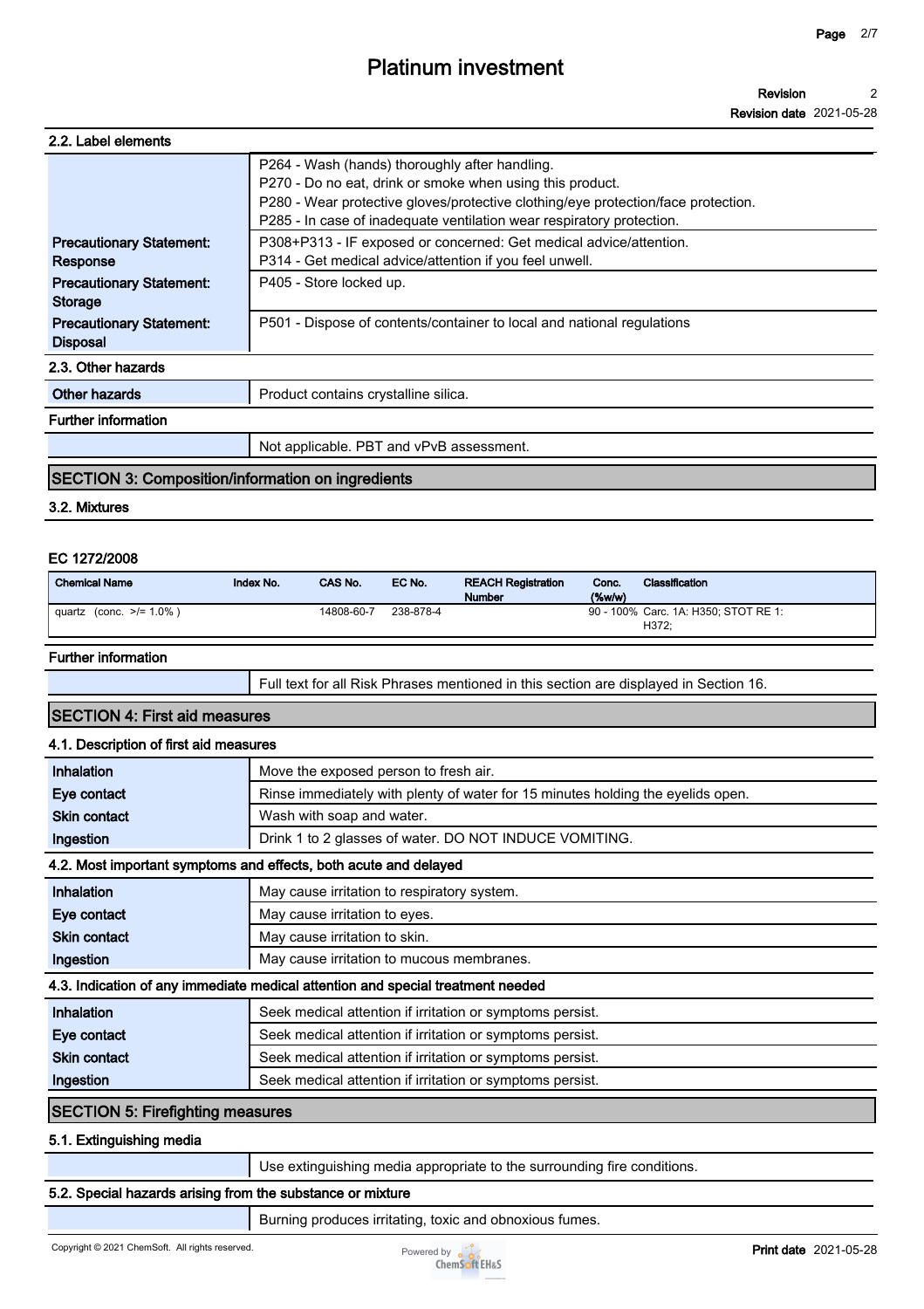|                                                                   | <b>Revision date 2021-05-28</b>                                                                                                                   |
|-------------------------------------------------------------------|---------------------------------------------------------------------------------------------------------------------------------------------------|
| 5.3. Advice for firefighters                                      |                                                                                                                                                   |
|                                                                   | Self-contained breathing apparatus. Wear suitable protective clothing.                                                                            |
| <b>SECTION 6: Accidental release measures</b>                     |                                                                                                                                                   |
|                                                                   | 6.1. Personal precautions, protective equipment and emergency procedures                                                                          |
|                                                                   | Avoid raising dust. Wear suitable respiratory equipment when necessary.                                                                           |
| 6.2. Environmental precautions                                    |                                                                                                                                                   |
|                                                                   | No environmental requirements.                                                                                                                    |
| 6.3. Methods and material for containment and cleaning up         |                                                                                                                                                   |
|                                                                   | Avoid raising dust. Clean the area using a vacuum cleaner. Transfer to suitable, labelled<br>containers for disposal.                             |
| 6.4. Reference to other sections                                  |                                                                                                                                                   |
|                                                                   | See section [2, 8 & 13] for further information.                                                                                                  |
| <b>SECTION 7: Handling and storage</b>                            |                                                                                                                                                   |
|                                                                   |                                                                                                                                                   |
| 7.1. Precautions for safe handling                                |                                                                                                                                                   |
|                                                                   | Avoid raising dust. Ensure adequate ventilation of the working area. In case of insufficient<br>ventilation, wear suitable respiratory equipment. |
|                                                                   | Do not eat, drink or smoke in areas where this product is used or stored. Wash hands after<br>handling the product.                               |
| 7.2. Conditions for safe storage, including any incompatibilities |                                                                                                                                                   |
|                                                                   | Keep containers tightly closed.                                                                                                                   |
| 7.3. Specific end use(s)                                          |                                                                                                                                                   |
|                                                                   | Foundry material.                                                                                                                                 |
| <b>SECTION 8: Exposure controls/personal protection</b>           |                                                                                                                                                   |
| 8.1. Control parameters                                           |                                                                                                                                                   |
|                                                                   | exposure limits - Crystalline Silica, quartz -<br>0.025 mg/m3 TWA ACGIH TLV (respirable                                                           |
|                                                                   | fraction); 50 ug/m3 8 hr -TWA PEL (respirable fraction).                                                                                          |
| 8.2. Exposure controls                                            |                                                                                                                                                   |
| 8.2.1. Appropriate engineering<br>controls                        | Ensure adequate ventilation of the working area.                                                                                                  |
| 8.2.2. Individual protection<br>measures                          | Protective clothing.                                                                                                                              |
| Eye / face protection                                             | In case of splashing, wear:. Approved safety goggles. safety glasses with side-shields.                                                           |
| Skin protection -<br>Handprotection                               | Wear suitable gloves.                                                                                                                             |
| <b>Respiratory protection</b>                                     | Suitable respiratory equipment.                                                                                                                   |
| 8.2.3. Environmental exposure<br>controls                         | Not normally required.                                                                                                                            |
| Occupational exposure<br>controls                                 | Appropriate local exhaust ventilation is required.                                                                                                |
|                                                                   |                                                                                                                                                   |

### **SECTION 9: Physical and chemical properties**

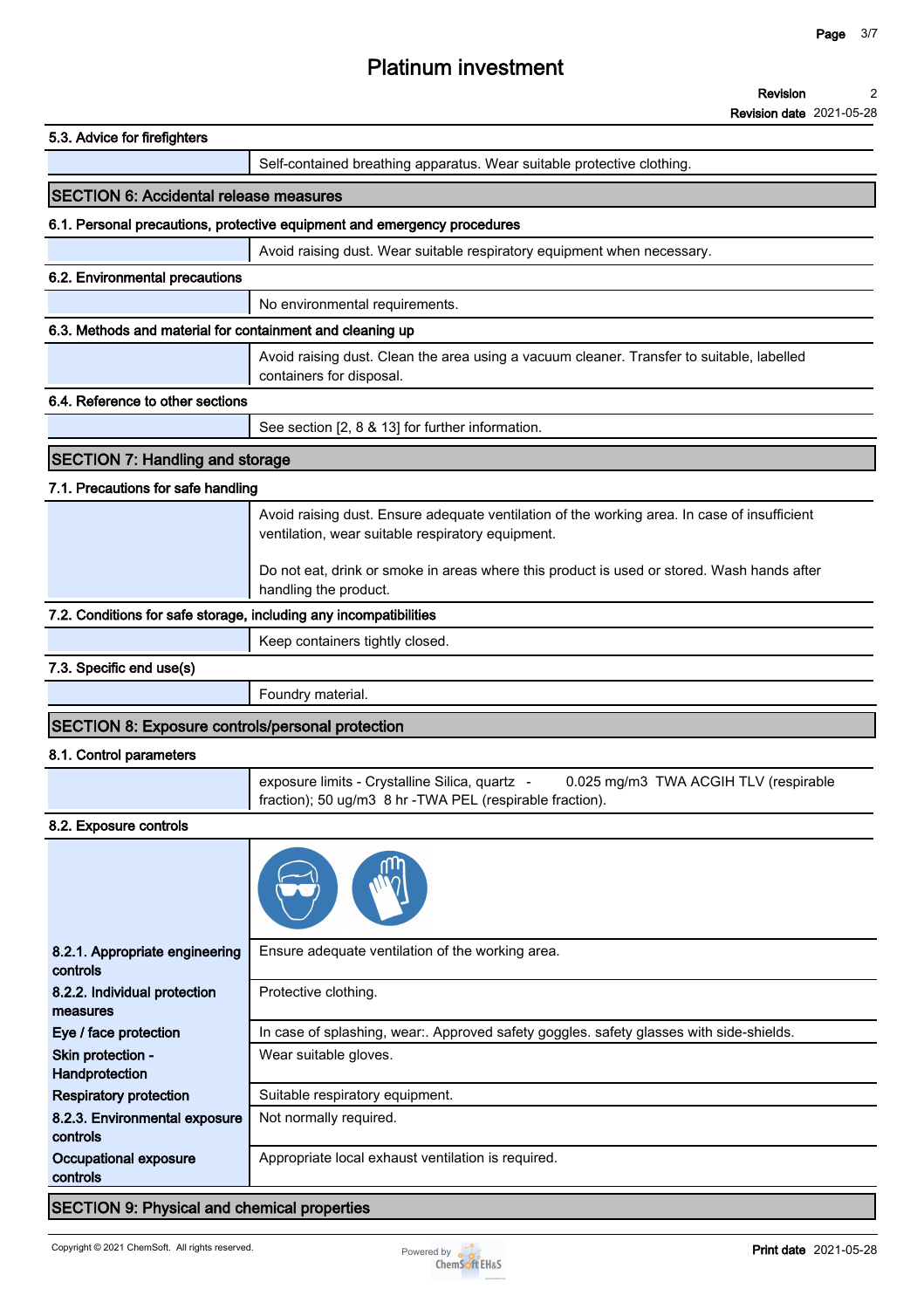**Revision Revision date 2021-05-28 2**

### **9.1. Information on basic physical and chemical properties**

| Appearance Powder<br><b>Colour</b> Off white |  |
|----------------------------------------------|--|
|                                              |  |
|                                              |  |
| Odour Slight                                 |  |
| $pH$ 6 - 8                                   |  |
| Melting point   2930 °C                      |  |
| Relative density 2.65                        |  |
| Fat Solubility   Not applicable.             |  |
| Partition coefficient   Not applicable.      |  |
| Autoignition temperature   Not applicable.   |  |
| Freezing Point   Not applicable.             |  |
| Initial boiling point   Not applicable.      |  |
| Flash point   Not applicable.                |  |
| Evaporation rate   Not applicable.           |  |
| Flammability (solid, gas) Not applicable.    |  |
| Vapour pressure   Not applicable.            |  |
| Vapour density   Not applicable.             |  |
| Viscosity Not applicable.                    |  |
| <b>Explosive properties</b> Not applicable.  |  |
| <b>Oxidising properties</b> Not applicable.  |  |
| Solubility   Insoluble in water              |  |

### **9.2. Other information**

|                                       | Lead content   No data available    |
|---------------------------------------|-------------------------------------|
|                                       | <b>Conductivity</b> Not applicable. |
| Surface tension Not applicable.       |                                     |
|                                       | Gas group   Not applicable.         |
| Benzene Content Not applicable.       |                                     |
| VOC (Volatile organic Not applicable. |                                     |
| compounds)                            |                                     |

### **SECTION 10: Stability and reactivity**

| 10.1. Reactivity                             |                                                                                                                                                                                         |  |  |
|----------------------------------------------|-----------------------------------------------------------------------------------------------------------------------------------------------------------------------------------------|--|--|
|                                              | Not applicable.                                                                                                                                                                         |  |  |
| 10.2. Chemical stability                     |                                                                                                                                                                                         |  |  |
|                                              | Stable under normal conditions.                                                                                                                                                         |  |  |
| 10.3. Possibility of hazardous reactions     |                                                                                                                                                                                         |  |  |
|                                              | No Significant Hazard.                                                                                                                                                                  |  |  |
| 10.4. Conditions to avoid                    |                                                                                                                                                                                         |  |  |
|                                              | Moisture.                                                                                                                                                                               |  |  |
| 10.5. Incompatible materials                 |                                                                                                                                                                                         |  |  |
|                                              | No Significant Hazard.                                                                                                                                                                  |  |  |
| 10.6. Hazardous decomposition products       |                                                                                                                                                                                         |  |  |
|                                              | Hazardous Decomposition Products (silica):<br>Crystalline silica will dissolve in hydrofluoric acid<br>and produce silicone tetrafluoride. Reaction with water or acids generates heat. |  |  |
| <b>SECTION 11: Toxicological information</b> |                                                                                                                                                                                         |  |  |
| 11.1. Information on toxicological effects   |                                                                                                                                                                                         |  |  |
| <b>Acute toxicity</b>                        | Based on available data, the classification criteria are not met.                                                                                                                       |  |  |

### **Skin corrosion/irritation Prolonged or repeated exposure may cause irritation to skin and mucous membranes.**

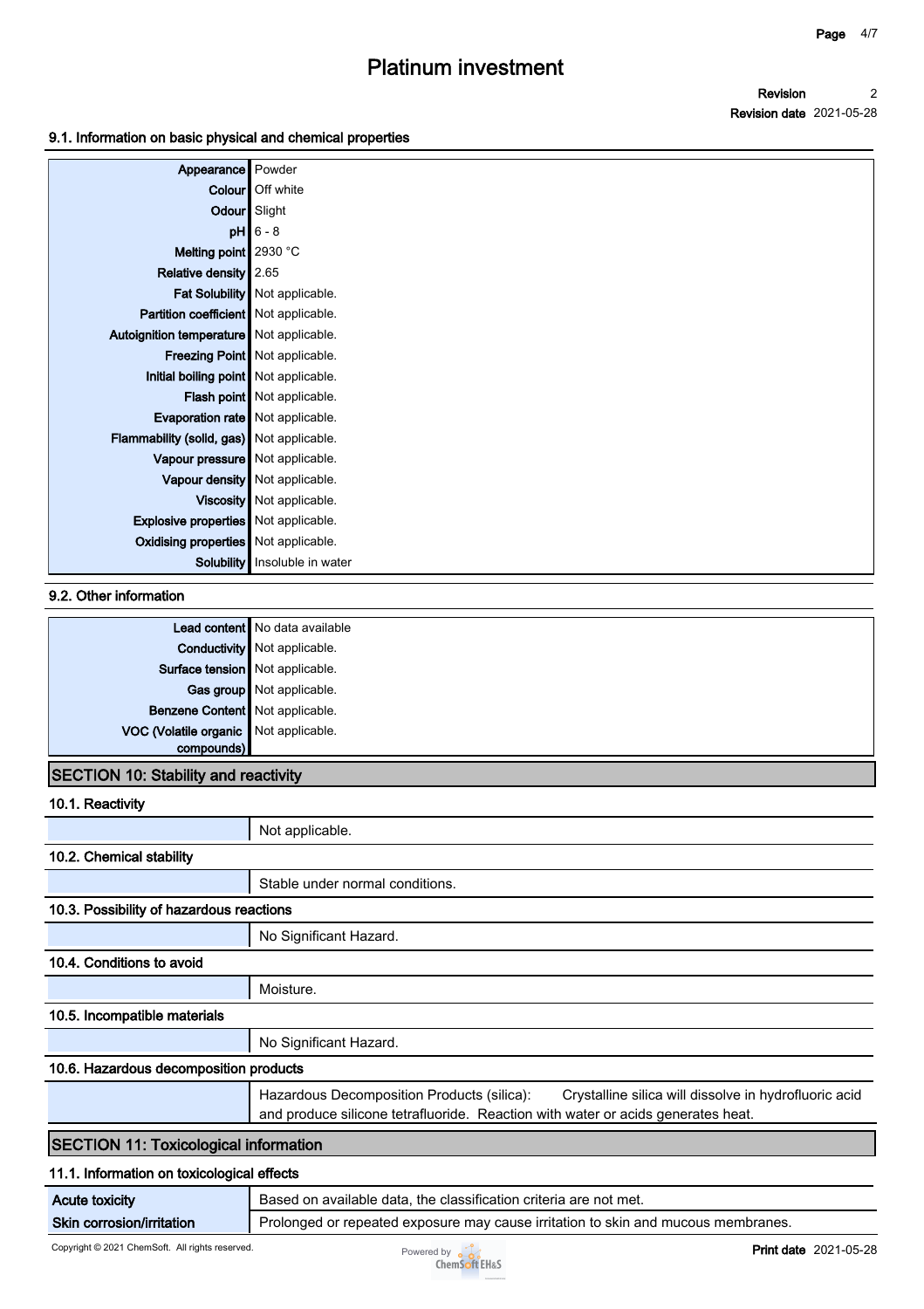#### **Page 5/7**

## **Platinum investment**

### **11.1. Information on toxicological effects**

| ו ו.ו. ווווטוווומווטוו טוו וטגוטטוטטוטמו <del>כ</del> ווכטג   |                                                                                                                                                                                                                                                                                                                                                                                                                                                                                                                                                                                                                                                                                                                                                                                                                                                                                                                                                                                                                                                                                                                                                                                                                                                                                                                                                                                                                                                                                                                                                                                                                                                     |  |  |  |  |
|---------------------------------------------------------------|-----------------------------------------------------------------------------------------------------------------------------------------------------------------------------------------------------------------------------------------------------------------------------------------------------------------------------------------------------------------------------------------------------------------------------------------------------------------------------------------------------------------------------------------------------------------------------------------------------------------------------------------------------------------------------------------------------------------------------------------------------------------------------------------------------------------------------------------------------------------------------------------------------------------------------------------------------------------------------------------------------------------------------------------------------------------------------------------------------------------------------------------------------------------------------------------------------------------------------------------------------------------------------------------------------------------------------------------------------------------------------------------------------------------------------------------------------------------------------------------------------------------------------------------------------------------------------------------------------------------------------------------------------|--|--|--|--|
| Serious eye damage/irritation                                 | No irritation expected.                                                                                                                                                                                                                                                                                                                                                                                                                                                                                                                                                                                                                                                                                                                                                                                                                                                                                                                                                                                                                                                                                                                                                                                                                                                                                                                                                                                                                                                                                                                                                                                                                             |  |  |  |  |
| Respiratory or skin<br>sensitisation                          | No sensitizaton effects reported.                                                                                                                                                                                                                                                                                                                                                                                                                                                                                                                                                                                                                                                                                                                                                                                                                                                                                                                                                                                                                                                                                                                                                                                                                                                                                                                                                                                                                                                                                                                                                                                                                   |  |  |  |  |
| Germ cell mutagenicity                                        | No mutagenic effects reported.                                                                                                                                                                                                                                                                                                                                                                                                                                                                                                                                                                                                                                                                                                                                                                                                                                                                                                                                                                                                                                                                                                                                                                                                                                                                                                                                                                                                                                                                                                                                                                                                                      |  |  |  |  |
| Carcinogenicity                                               | Known Human Carcinogens (Category 1).                                                                                                                                                                                                                                                                                                                                                                                                                                                                                                                                                                                                                                                                                                                                                                                                                                                                                                                                                                                                                                                                                                                                                                                                                                                                                                                                                                                                                                                                                                                                                                                                               |  |  |  |  |
| Reproductive toxicity                                         | No observed effect level. No observed effect concentration.                                                                                                                                                                                                                                                                                                                                                                                                                                                                                                                                                                                                                                                                                                                                                                                                                                                                                                                                                                                                                                                                                                                                                                                                                                                                                                                                                                                                                                                                                                                                                                                         |  |  |  |  |
| <b>STOT-single exposure</b>                                   | No known adverse health effects.                                                                                                                                                                                                                                                                                                                                                                                                                                                                                                                                                                                                                                                                                                                                                                                                                                                                                                                                                                                                                                                                                                                                                                                                                                                                                                                                                                                                                                                                                                                                                                                                                    |  |  |  |  |
| STOT-repeated exposure                                        | Chronic effects<br>Prolonged inhalation of respirable crystalline silica<br>In 1997, the International Agency for Research on Cancer (IARC) concluded that crystalline silica<br>inhaled from occupational sources can cause lung cancer in humans. However it pointed out that<br>not all industrial circumstances, nor all crystalline silica types, were to be incriminated. (IARC<br>Monographs on the evaluation of the carcinogenic risks of chemicals to humans, Silica, silicates<br>dust and organic fibers, 1997, Vol. 68, IARC, Lyon, France). In June 2003, the European<br>Commission's Scientific Committee for Occupational Exposure Limits (SCOEL) concluded:<br>"that the main effect in humans of the inhalation of respirable crystalline silica is silicosis. There is<br>sufficient information to conclude that the relative lung cancer risk is increased in persons with<br>silicosis (and apparently, not in employees without silicosis exposed to silica dust in quarries and<br>in the ceramic industry). Therefore, preventing the onset of silicosis will also reduce the cancer<br>risk. Since a clear threshold for silicosis development cannot be identified, any reduction of<br>exposure will reduce the risk of silicosis."<br>(SCOEL SUM Doc 94-final on respirable crystalline silica, June 2003)<br>There is a body of evidence supporting the fact that increased cancer risk would be limited to<br>people already suffering from silicosis. Worker protection against silicosis should be assured by<br>respecting the existing regulatory occupational exposure limits and implementing additional risk |  |  |  |  |
|                                                               | management measures where required (see Section 16).                                                                                                                                                                                                                                                                                                                                                                                                                                                                                                                                                                                                                                                                                                                                                                                                                                                                                                                                                                                                                                                                                                                                                                                                                                                                                                                                                                                                                                                                                                                                                                                                |  |  |  |  |
| <b>Aspiration hazard</b><br>Repeated or prolonged<br>exposure | No Significant Hazard.<br>Inhalation may cause coughing, tightness of the chest and irritation of the respiratory system.                                                                                                                                                                                                                                                                                                                                                                                                                                                                                                                                                                                                                                                                                                                                                                                                                                                                                                                                                                                                                                                                                                                                                                                                                                                                                                                                                                                                                                                                                                                           |  |  |  |  |
| 11.1.4. Toxicological Information                             |                                                                                                                                                                                                                                                                                                                                                                                                                                                                                                                                                                                                                                                                                                                                                                                                                                                                                                                                                                                                                                                                                                                                                                                                                                                                                                                                                                                                                                                                                                                                                                                                                                                     |  |  |  |  |
| <b>Platinum investment</b>                                    | Oral Mouse LD50: >5000 mg/kg                                                                                                                                                                                                                                                                                                                                                                                                                                                                                                                                                                                                                                                                                                                                                                                                                                                                                                                                                                                                                                                                                                                                                                                                                                                                                                                                                                                                                                                                                                                                                                                                                        |  |  |  |  |
| <b>SECTION 12: Ecological information</b><br>12.1. Toxicity   |                                                                                                                                                                                                                                                                                                                                                                                                                                                                                                                                                                                                                                                                                                                                                                                                                                                                                                                                                                                                                                                                                                                                                                                                                                                                                                                                                                                                                                                                                                                                                                                                                                                     |  |  |  |  |
| <b>Platinum investment</b>                                    | Fish LC50/96h: 10000.000 mg/l                                                                                                                                                                                                                                                                                                                                                                                                                                                                                                                                                                                                                                                                                                                                                                                                                                                                                                                                                                                                                                                                                                                                                                                                                                                                                                                                                                                                                                                                                                                                                                                                                       |  |  |  |  |
| 12.2. Persistence and degradability                           |                                                                                                                                                                                                                                                                                                                                                                                                                                                                                                                                                                                                                                                                                                                                                                                                                                                                                                                                                                                                                                                                                                                                                                                                                                                                                                                                                                                                                                                                                                                                                                                                                                                     |  |  |  |  |
|                                                               | No data is available on this product.                                                                                                                                                                                                                                                                                                                                                                                                                                                                                                                                                                                                                                                                                                                                                                                                                                                                                                                                                                                                                                                                                                                                                                                                                                                                                                                                                                                                                                                                                                                                                                                                               |  |  |  |  |
| 12.3. Bioaccumulative potential                               |                                                                                                                                                                                                                                                                                                                                                                                                                                                                                                                                                                                                                                                                                                                                                                                                                                                                                                                                                                                                                                                                                                                                                                                                                                                                                                                                                                                                                                                                                                                                                                                                                                                     |  |  |  |  |
|                                                               |                                                                                                                                                                                                                                                                                                                                                                                                                                                                                                                                                                                                                                                                                                                                                                                                                                                                                                                                                                                                                                                                                                                                                                                                                                                                                                                                                                                                                                                                                                                                                                                                                                                     |  |  |  |  |
|                                                               | Does not bioaccumulate.                                                                                                                                                                                                                                                                                                                                                                                                                                                                                                                                                                                                                                                                                                                                                                                                                                                                                                                                                                                                                                                                                                                                                                                                                                                                                                                                                                                                                                                                                                                                                                                                                             |  |  |  |  |
| <b>Partition coefficient</b>                                  |                                                                                                                                                                                                                                                                                                                                                                                                                                                                                                                                                                                                                                                                                                                                                                                                                                                                                                                                                                                                                                                                                                                                                                                                                                                                                                                                                                                                                                                                                                                                                                                                                                                     |  |  |  |  |
|                                                               | Platinum investment Not applicable.                                                                                                                                                                                                                                                                                                                                                                                                                                                                                                                                                                                                                                                                                                                                                                                                                                                                                                                                                                                                                                                                                                                                                                                                                                                                                                                                                                                                                                                                                                                                                                                                                 |  |  |  |  |
| 12.4. Mobility in soil                                        |                                                                                                                                                                                                                                                                                                                                                                                                                                                                                                                                                                                                                                                                                                                                                                                                                                                                                                                                                                                                                                                                                                                                                                                                                                                                                                                                                                                                                                                                                                                                                                                                                                                     |  |  |  |  |
|                                                               | Not determined.                                                                                                                                                                                                                                                                                                                                                                                                                                                                                                                                                                                                                                                                                                                                                                                                                                                                                                                                                                                                                                                                                                                                                                                                                                                                                                                                                                                                                                                                                                                                                                                                                                     |  |  |  |  |
| 12.5. Results of PBT and vPvB assessment                      |                                                                                                                                                                                                                                                                                                                                                                                                                                                                                                                                                                                                                                                                                                                                                                                                                                                                                                                                                                                                                                                                                                                                                                                                                                                                                                                                                                                                                                                                                                                                                                                                                                                     |  |  |  |  |
|                                                               |                                                                                                                                                                                                                                                                                                                                                                                                                                                                                                                                                                                                                                                                                                                                                                                                                                                                                                                                                                                                                                                                                                                                                                                                                                                                                                                                                                                                                                                                                                                                                                                                                                                     |  |  |  |  |
|                                                               | Not determined.                                                                                                                                                                                                                                                                                                                                                                                                                                                                                                                                                                                                                                                                                                                                                                                                                                                                                                                                                                                                                                                                                                                                                                                                                                                                                                                                                                                                                                                                                                                                                                                                                                     |  |  |  |  |

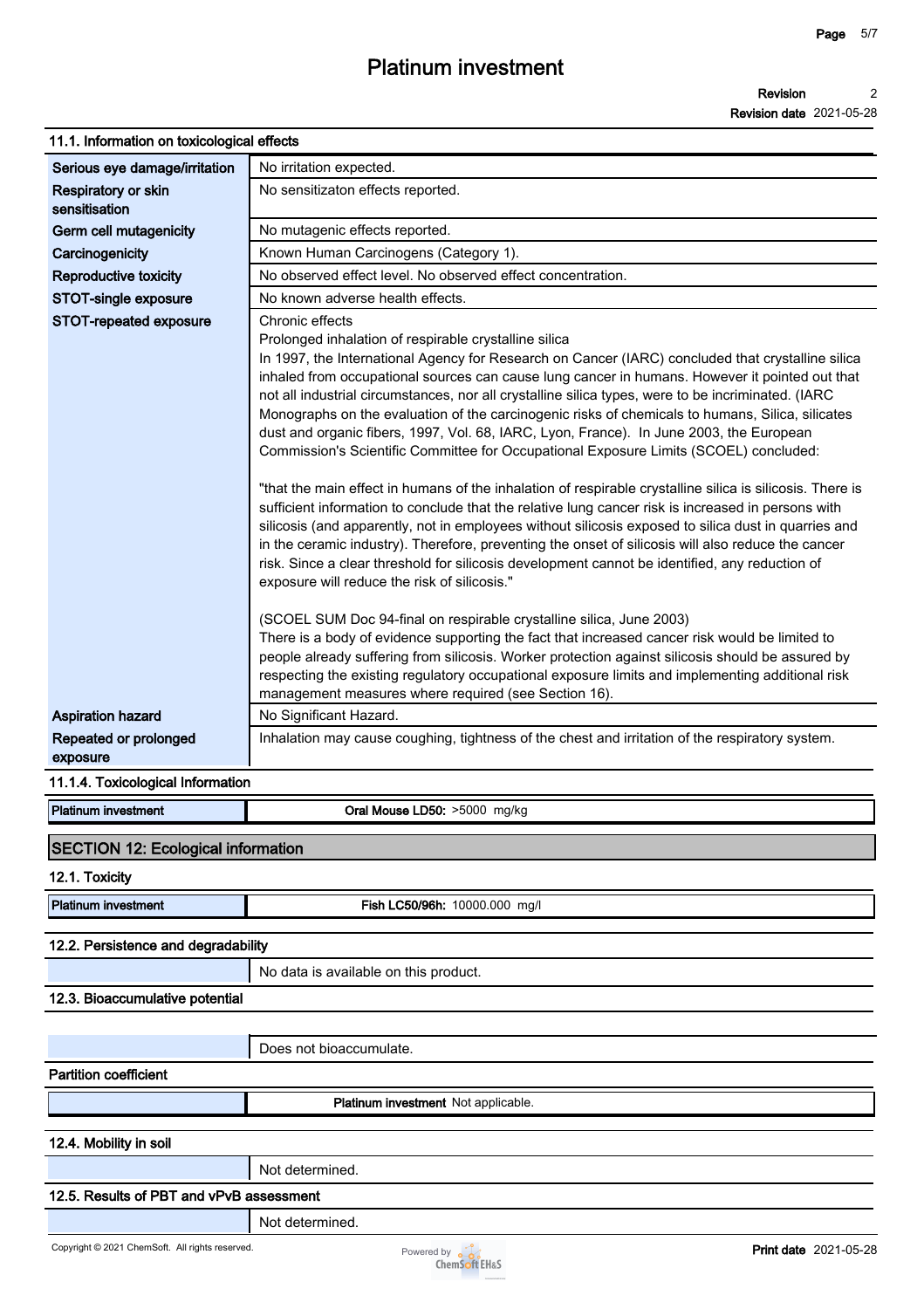| 12.6. Other adverse effects                |                                                                                                                                                                                                                                                                                                                                                                                                                                                                                                                                                                                                                                                                                                                                     |
|--------------------------------------------|-------------------------------------------------------------------------------------------------------------------------------------------------------------------------------------------------------------------------------------------------------------------------------------------------------------------------------------------------------------------------------------------------------------------------------------------------------------------------------------------------------------------------------------------------------------------------------------------------------------------------------------------------------------------------------------------------------------------------------------|
|                                            | Not applicable.                                                                                                                                                                                                                                                                                                                                                                                                                                                                                                                                                                                                                                                                                                                     |
| <b>SECTION 13: Disposal considerations</b> |                                                                                                                                                                                                                                                                                                                                                                                                                                                                                                                                                                                                                                                                                                                                     |
| 13.1. Waste treatment methods              |                                                                                                                                                                                                                                                                                                                                                                                                                                                                                                                                                                                                                                                                                                                                     |
|                                            | Dispose of in compliance with all. local and national regulations.                                                                                                                                                                                                                                                                                                                                                                                                                                                                                                                                                                                                                                                                  |
| <b>Disposal methods</b>                    |                                                                                                                                                                                                                                                                                                                                                                                                                                                                                                                                                                                                                                                                                                                                     |
|                                            | Contact a licensed waste disposal company.                                                                                                                                                                                                                                                                                                                                                                                                                                                                                                                                                                                                                                                                                          |
| Disposal of packaging                      |                                                                                                                                                                                                                                                                                                                                                                                                                                                                                                                                                                                                                                                                                                                                     |
|                                            | Empty containers can be sent for disposal or recycling.                                                                                                                                                                                                                                                                                                                                                                                                                                                                                                                                                                                                                                                                             |
| <b>SECTION 14: Transport information</b>   |                                                                                                                                                                                                                                                                                                                                                                                                                                                                                                                                                                                                                                                                                                                                     |
| 14.1. UN number                            |                                                                                                                                                                                                                                                                                                                                                                                                                                                                                                                                                                                                                                                                                                                                     |
|                                            | The product is not classified as dangerous for carriage.                                                                                                                                                                                                                                                                                                                                                                                                                                                                                                                                                                                                                                                                            |
| 14.2. UN proper shipping name              |                                                                                                                                                                                                                                                                                                                                                                                                                                                                                                                                                                                                                                                                                                                                     |
|                                            | The product is not classified as dangerous for carriage.                                                                                                                                                                                                                                                                                                                                                                                                                                                                                                                                                                                                                                                                            |
| 14.3. Transport hazard class(es)           |                                                                                                                                                                                                                                                                                                                                                                                                                                                                                                                                                                                                                                                                                                                                     |
|                                            | The product is not classified as dangerous for carriage.                                                                                                                                                                                                                                                                                                                                                                                                                                                                                                                                                                                                                                                                            |
| 14.4. Packing group                        |                                                                                                                                                                                                                                                                                                                                                                                                                                                                                                                                                                                                                                                                                                                                     |
|                                            | The product is not classified as dangerous for carriage.                                                                                                                                                                                                                                                                                                                                                                                                                                                                                                                                                                                                                                                                            |
| 14.5. Environmental hazards                |                                                                                                                                                                                                                                                                                                                                                                                                                                                                                                                                                                                                                                                                                                                                     |
|                                            | The product is not classified as dangerous for carriage.                                                                                                                                                                                                                                                                                                                                                                                                                                                                                                                                                                                                                                                                            |
| 14.6. Special precautions for user         |                                                                                                                                                                                                                                                                                                                                                                                                                                                                                                                                                                                                                                                                                                                                     |
|                                            | The product is not classified as dangerous for carriage.                                                                                                                                                                                                                                                                                                                                                                                                                                                                                                                                                                                                                                                                            |
|                                            | 14.7. Transport in bulk according to Annex II of MARPOL 73/78 and the IBC Code                                                                                                                                                                                                                                                                                                                                                                                                                                                                                                                                                                                                                                                      |
|                                            | The product is not classified as dangerous for carriage.                                                                                                                                                                                                                                                                                                                                                                                                                                                                                                                                                                                                                                                                            |
| <b>Further information</b>                 |                                                                                                                                                                                                                                                                                                                                                                                                                                                                                                                                                                                                                                                                                                                                     |
|                                            | The product is not classified as dangerous for carriage.                                                                                                                                                                                                                                                                                                                                                                                                                                                                                                                                                                                                                                                                            |
| <b>SECTION 15: Regulatory information</b>  |                                                                                                                                                                                                                                                                                                                                                                                                                                                                                                                                                                                                                                                                                                                                     |
|                                            | 15.1. Safety, health and environmental regulations/legislation specific for the substance or mixture                                                                                                                                                                                                                                                                                                                                                                                                                                                                                                                                                                                                                                |
| <b>Regulations</b>                         | U.S. FEDERAL REGULATIONS: Platinum and Platinum Plus investment. CERCLA 103<br>Reportable Quantity: is not subject to CERCLA reporting requirements. Many states have more<br>stringent release reporting requirements. Report spills required under federal, state and local<br>regulations.<br><b>SARA TITLE III:</b><br>Hazard Category For Section 311/312: Chronic health<br>Section 313 Toxic Chemicals: This product contains the following chemicals subject to Annual<br>Release Reporting Requirements Under SARA Title III, Section 313 (40 CFR 372): None<br>Section 302 Extremely Hazardous Substances (TPQ): None<br>EPA Toxic Substances Control Act (TSCA) Status: All of the components of this product are listed |
|                                            | on the TSCA inventory.<br><b>U.S. STATE REGULATIONS</b>                                                                                                                                                                                                                                                                                                                                                                                                                                                                                                                                                                                                                                                                             |